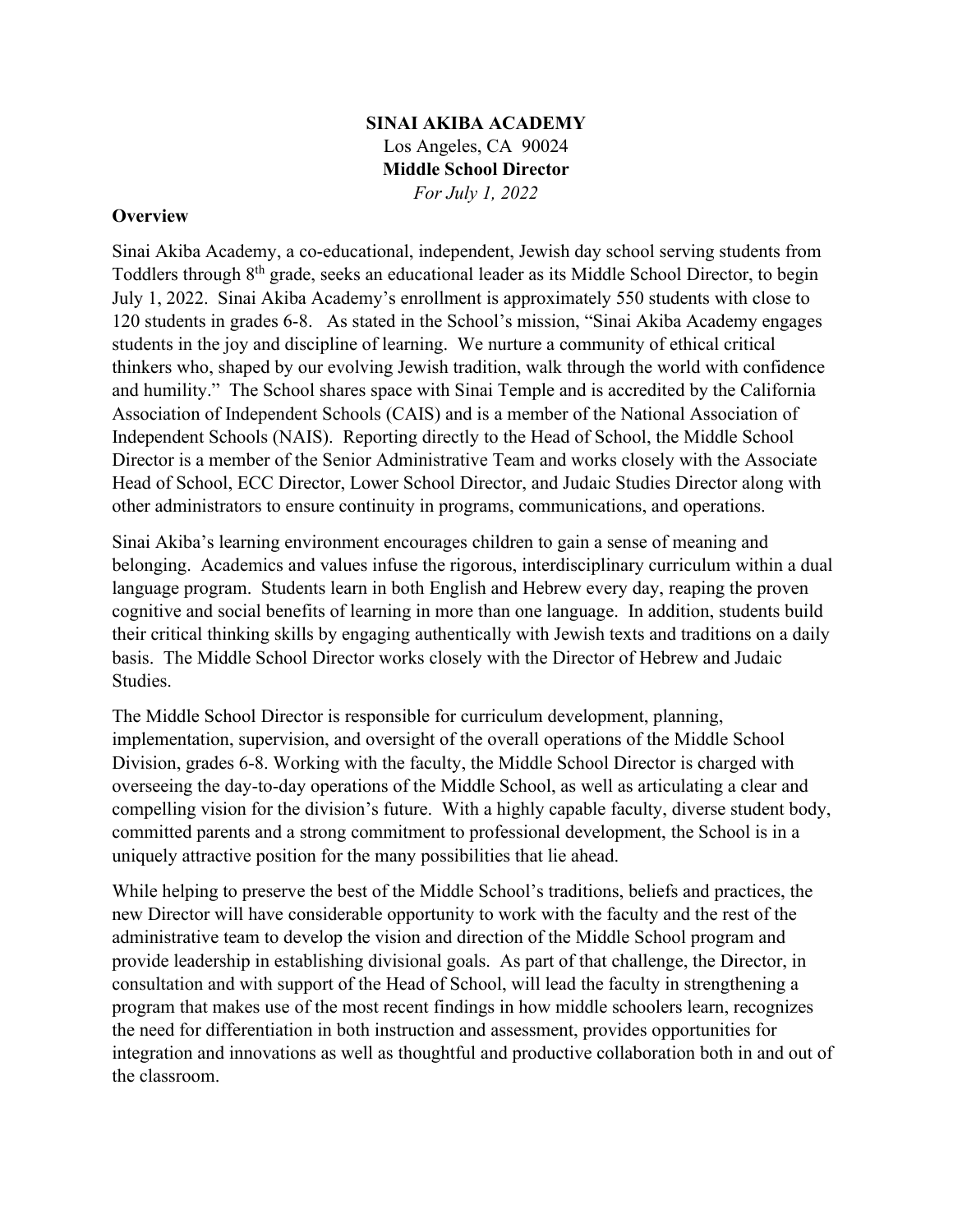# **As an exempt employee the essential roles and responsibilities include, but are not limited to:**

## **Curriculum and Instruction**

- $\triangleright$  In conjunction with faculty, develop, update and evaluate curriculum in all general studies subject areas.
- $\triangleright$  In conjunction with faculty develop curriculum continuums to ensure articulation on from grade to grade and coordination within each grade level.
- $\triangleright$  Promoted continued development of constructive and developmentally appropriate instructional strategies.
- $\triangleright$  Promote development of integrated curriculum including to the extent possible, integration of general studies and Judaic studies.
- $\triangleright$  Develop and coordinate faculty teams to develop curriculum.
- $\triangleright$  Develop programs to meet academic needs of students, including enrichment, remediation, etc.
- $\triangleright$  In conjunction with faculty and Director of Student Services, analyze results of standardized testing
- $\triangleright$  Promote use of authentic assessment strategies.
- $\triangleright$  Promote effective use of resources such as library, technology, parents and community.
- $\triangleright$  Coordinate and collaborate with other administrators. Develop, update, and evaluate curriculum in all general studies subject areas.
- $\triangleright$  Develop programs to meet academic needs of students, including enrichment, remediation, etc.
- $\triangleright$  Promote integration of technology and innovation into all areas of the curriculum.
- $\triangleright$  Provide instruction and professional development opportunities for all faculty in the most current pedagogy and teaching practices.
- Lead Ad Hoc committees as directed by the Head and/or Associate Head of School.

## **Faculty**

- $\triangleright$  Regular observation of and coaching of teaching staff.
- $\triangleright$  Set goals and standards for teachers to include evaluation of all general studies teachers.
- $\triangleright$  Search, initial interview, observe, and make recommendations on hiring of general studies teachers and specialists.
- $\triangleright$  Plan, develop and conduct in-service training sessions, and promote professional development opportunities for teachers outside of school, to enhance fulfillment of the school's mission.
- $\triangleright$  Recognition of staff efforts and accomplishments.
- Direct faculty committees in developing curriculum and programs.
- Monitor and review teacher curriculum and communications.
- $\triangleright$  Ensure communication that allows teachers to participate appropriately in decisionmaking and ensures teachers' needs are addressed.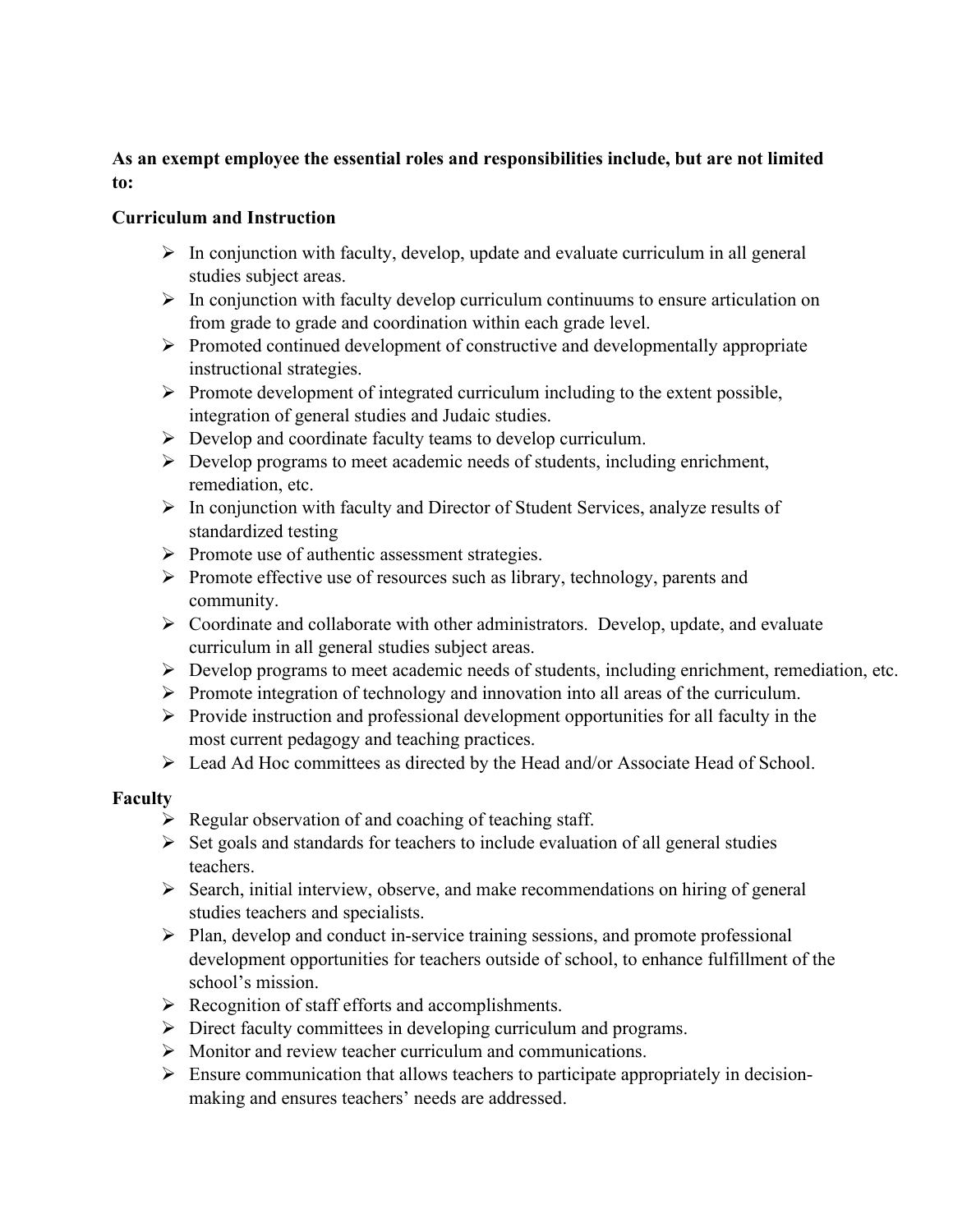#### **Students**

- $\triangleright$  Develop programs to promote social development of students, such as conflict resolution, advisory program, etc.
- $\triangleright$  Develop and promote opportunities for student leadership and extracurricular activities to enhance student life on campus.
- $\triangleright$  Promote constructive means of promoting positive student behavior.
- Coordinate special needs issues with the Director of Student Services, school counselors, teachers, parents, and outside therapists.
- $\triangleright$  Develop special opportunities for leadership and academic achievement.
- $\triangleright$  Coordinate 8<sup>th</sup> grade graduation with the Judaic Studies Director and Head of School.
- > Manage and address student behavior.

## **Parent and School Community**

- $\triangleright$  Communicate proactively to teachers and parents.
- $\triangleright$  Respond effectively to parental inquiries; promote communication between teachers and parents; trouble-shoot and problem-solve.
- ▶ Develop and oversee parent education programs.
- $\triangleright$  Prepare presentation on Sinai Akiba Middle School curriculum for the Education Committee and the Sinai Akiba School Board.
- $\triangleright$  Participate in providing information and articles for newsletters to educate parents and inform the community about the Middle School programs and the unique program designed specifically for Middle School students.

## **High School Placement**

- $\triangleright$  Work with all graduating eight graders and select sixth grade students and parents to secure appropriate high school placement.
- $\triangleright$  Meet individually with all parents and students for a personalized counseling session.
- $\triangleright$  Develop curriculum to prepare students to interview at schools
- $\triangleright$  Organize a parent education evening for parents to inform them of the application process.
- $\triangleright$  Ongoing outreach to Admission Offices at partner schools.

## **Admissions**

- $\triangleright$  Work with the Admission Director to articulate to prospective Middle School parents the benefits of the unique program designed for Sinai Akiba  $6<sup>th</sup>-8<sup>th</sup>$  grade students and assist with providing tours and/or follow up discussions with prospective families.
- $\triangleright$  Serve on the Admission Committee and work with the Admission Office as needed: testing, meeting with prospective parents and students, participating in school tours and evaluating overall student needs and classroom placement.
- $\triangleright$  Solicit teacher input on class placement for returning students.
- $\triangleright$  Develop screening materials for prospective students
- Plan Sixth Grade Orientation Program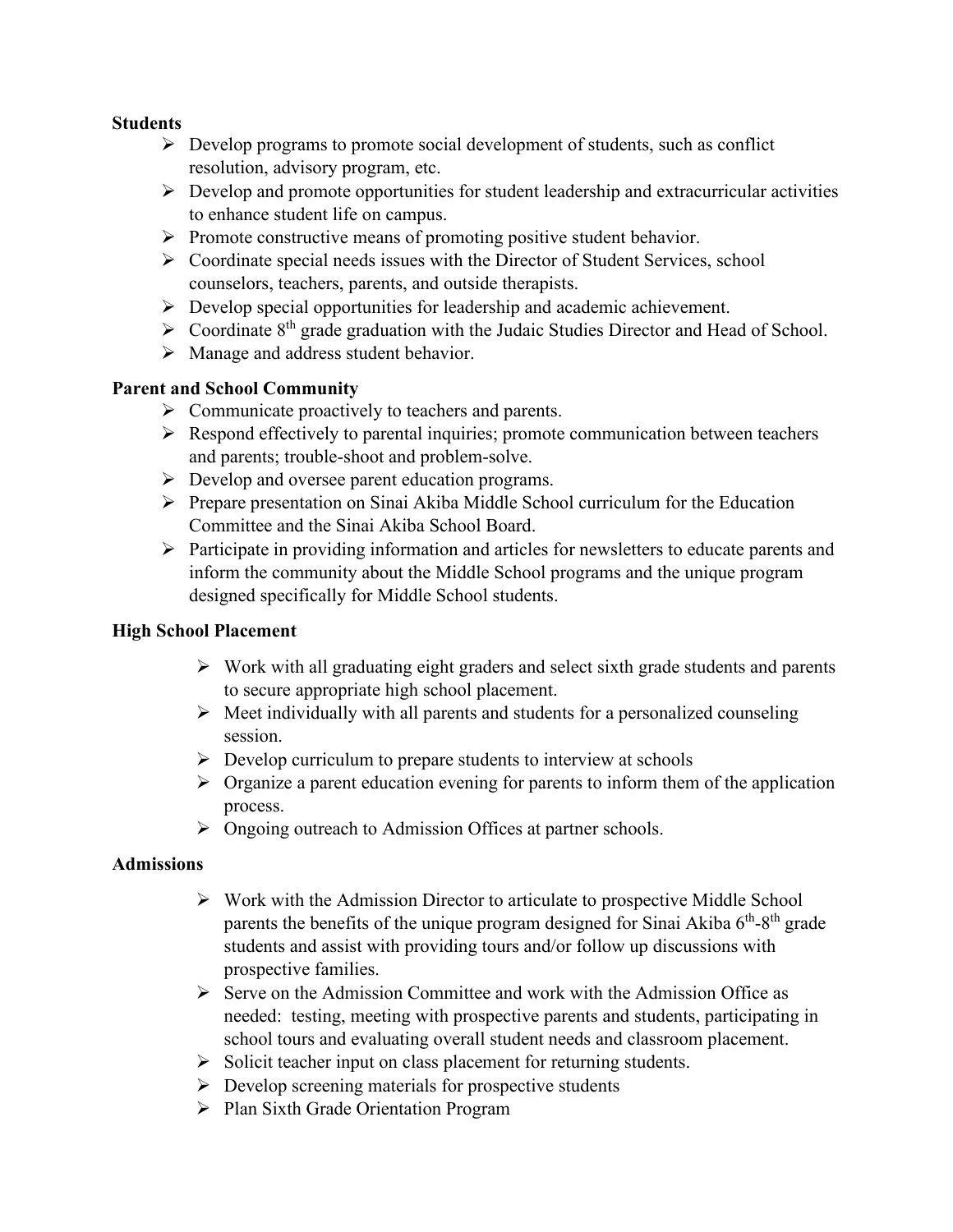#### **Administration**

- Oversee development of Middle School class schedules.
- $\triangleright$  Direct faculty committees and delegate appropriately to faculty.
- $\triangleright$  Conduct faculty meetings.
- Develop and oversee Middle School advisory program.
- $\triangleright$  Supervise student council advisor, yearbook advisor, etc.
- ▶ Coordinate Middle School trips.
- $\triangleright$  Oversee teacher committees coordinating assemblies and special programs/events.
- $\triangleright$  Participate in administrative meetings.
- $\triangleright$  Direct procedures for monitoring attendance, overseeing textbook and supply purchases, etc. Delegate as appropriate to Administrative Dean and/or office staff.
- $\triangleright$  Working with the Director of Finance and Operations, monitor budget for textbooks, school supplies, and Middle School expenses.
- $\triangleright$  Coordinate and oversee the review of all Middle School report cards prior to issue.
- $\triangleright$  Establish and maintain the Middle School calendar in accordance with the school-wide calendar.
- $\triangleright$  Supervise the Middle School's administrative assistant.
- $\triangleright$  Work collaboratively with all members of the administrative team to further the mission of the School.
- Other responsibilities as assigned by Head and/or Associate Head of School.

## **Qualifications and Desired Qualities:**

- $\triangleright$  Prior classroom teaching experience required.
- $\triangleright$  Prior school administration experience required. Middle School director experience preferred. Master's degree preferred.
- $\triangleright$  Understanding of the unique needs of Middle School students.
- $\triangleright$  Strong oral and written communications and executive functioning skills.
- $\triangleright$  Experience in mentoring, coaching, and supervision of a diverse group of teachers from novice to veteran.
- $\triangleright$  Collaborative, collegial and innovative professional.
- $\triangleright$  Commitment to lifelong learning; dedicated to best practices in teaching and learning.
- $\triangleright$  Openness to new programs and a strong integration of the curriculum both general studies and Judaic.
- $\triangleright$  Ability to manage people and programs, working effectively both independently and as a member of a team.
- $\triangleright$  Enthusiastic and energetic.
- $\triangleright$  Knowledge and interest in the Jewish community and commitment to Sinai Akiba's mission.

**Apply**